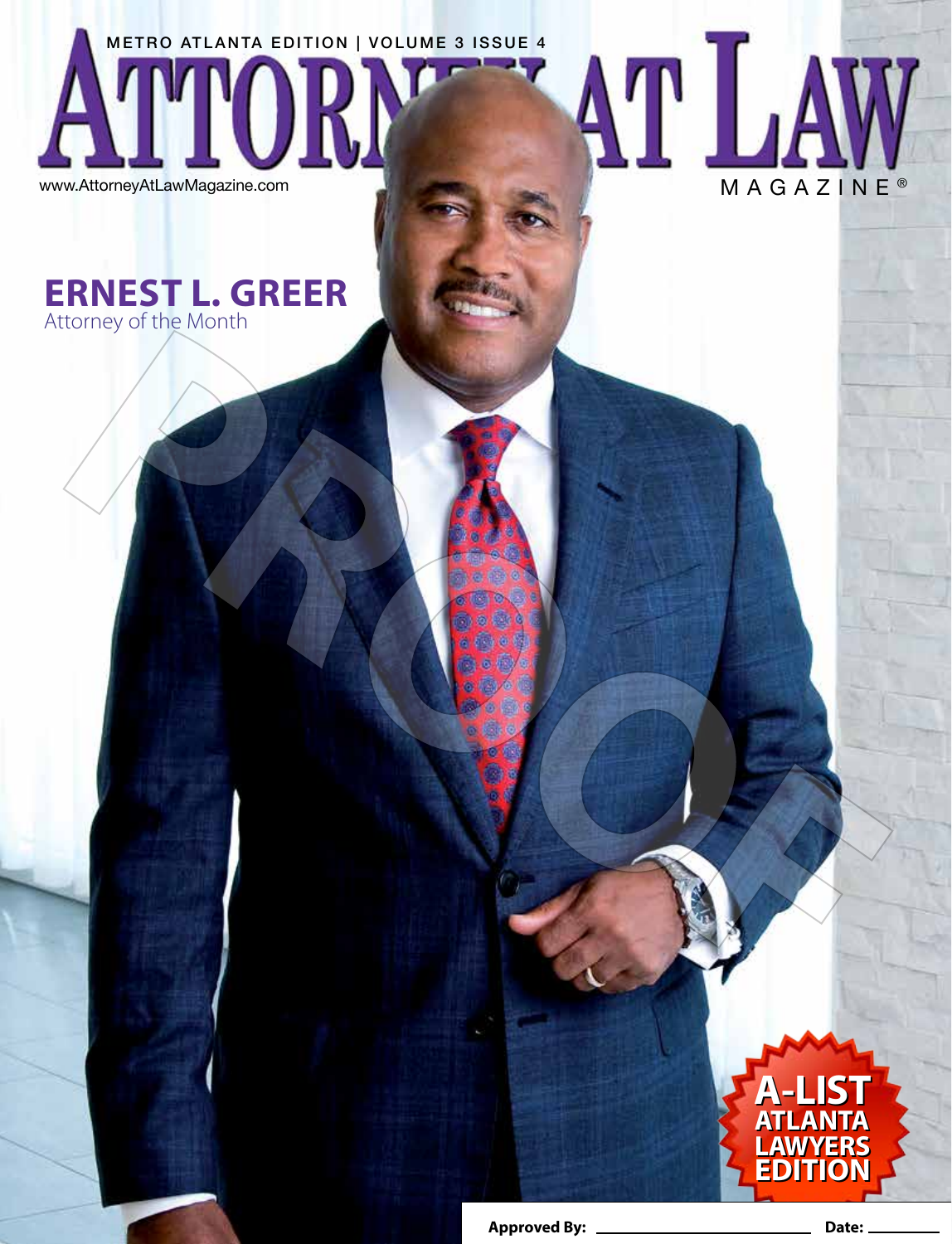## Attorney *of the* Month

# **GREENBERG TRAURIG LLP GREENBERG TRAURIG LLP** ERNEST L.

Setting a High Bar

By Jan Jaben-Eilon

T he Atlanta Business Chronicle publishes a list of the 100 Most Influential Atlantans each year. The only attorneys to make the list have been Billy Payne, Sen. Sam Nunn and Hon. Griffin Bell. These lawyers were not listed specifically for their active law practices but instead for accomplishments with the Olympics, serving in the U.S. Senate or as Attorney General of the United States. They were named late in their careers.

**16 |** www.AttorneyAtLawMagazine.com **Approved By: Date:**

T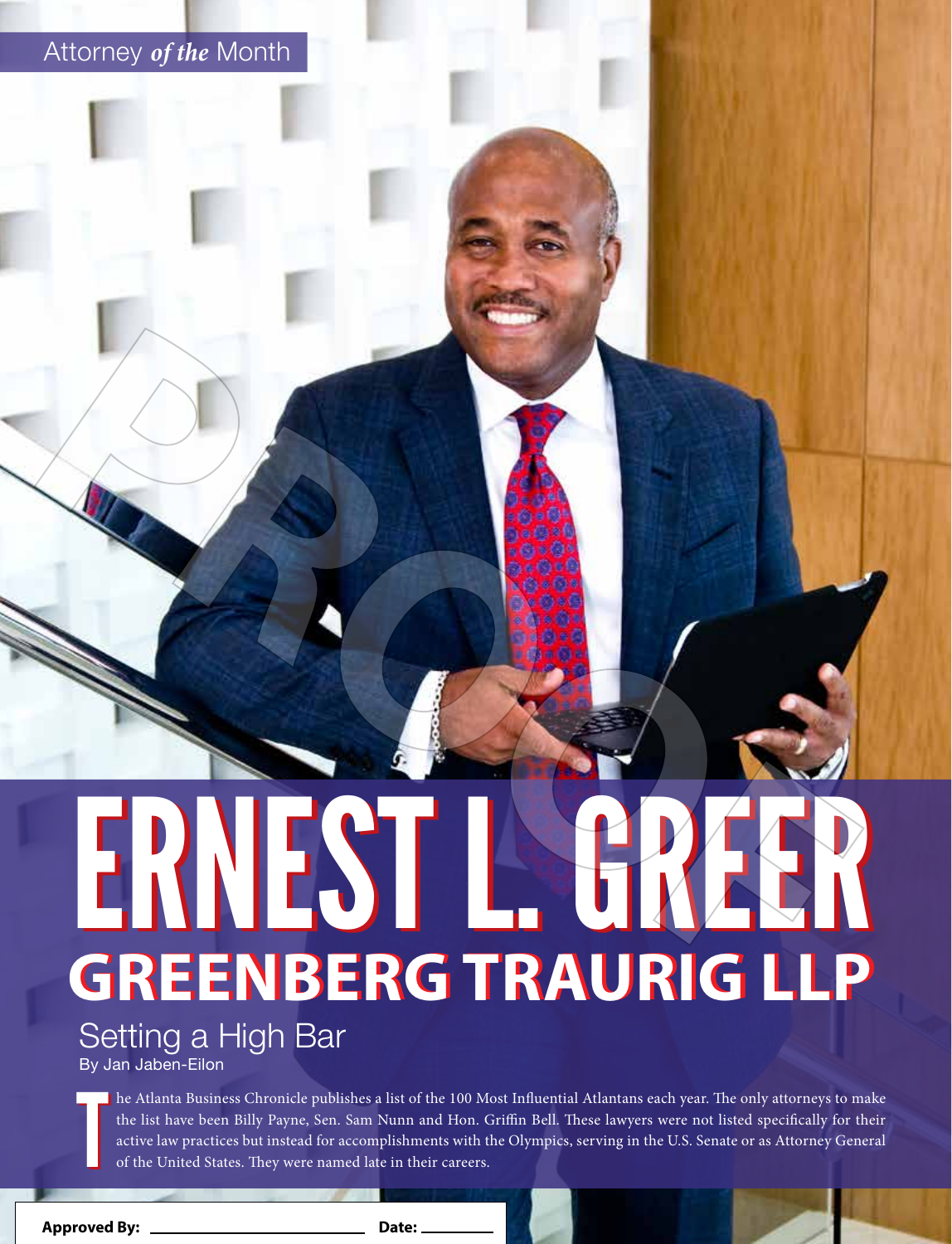However, recently, Ernest L. Greer of Greenberg Traurig, has become a fixture on the elite list of Atlanta's influencers. Greer, 47, is the firm-wide vice president of Greenberg Traurig. He is also the managing shareholder of the firm's Atlanta office and co-chairs the firm's U.S. strategic committee. He is the only privately practicing attorney to be included on the list. Simply put, Greer is breaking new ground in the business world for attorneys in Atlanta and Georgia.

No other attorney has ever served as chairman of the Georgia Chamber of Commerce, the premier organization to promote businesses in the state of Georgia. Even more, Greer serves as chairman in a year when Georgia was named the number one state to do business by CNBC. He has become an iconic figure in the Atlanta business community and his influence spreads throughout the state. As chairman of the Georgia Chamber of Commerce, he has moved competition from battles between sections of the state to a concerted effort to work together and promote One Georgia.

"It's all Georgia," he said

He is creating a grassroots organization of all chambers working together on behalf of the state. "I'm honored and humbled to be a part of the effort to make the state more business-friendly," he said.

"From his first days as a member of the Georgia Chamber's board, and especially this year as its chair, Ernest has made a significant impact on our organization," noted Chris Clark, the president and CEO of the Georgia Chamber of Commerce. "He has challenged our volunteer leadership and staff alike to think about relevancy, to focus on meaningful results, and to remember to always think first about the Georgians who will ultimately benefit from our success. With his leadership, the Georgia Chamber has grown stronger... by helping to attract a new generation of leaders/who share his energy and commitment to the future."

"Ernest Greer is Georgia's civic-minded and engaged power attorney," said David Allison, editor of the Atlanta Business Chronicle, which now places him annually on its list of the most influential. "Most CEOs can't name the head of other big law firms but all know Ernest. He is publicly visible and known to all business and government leaders.

"He is out there making good things happen," he continued. "That says it all."

When asked about his goals, Greer said that his mission is to challenge the legal community to become more involved in their communities. He observed successful companies and realized that those companies don't just work at their businesses; they work hard to be impactful as well.

"My personal goal is to drive change and improve the state of Georgia," he said. "I hope my efforts send the message that law firms are businesses and individual attorneys must view themselves as citizens, focused on improving and being impactful to the community at large, not just practicing attorneys serving our clients."

"It is our obligation as lawyers, the harbingers of the rules of conduct in society, to actively participate in giving back to our communities and being more visible in our cities and neighborhoods," he explained. "Let's talk about how we can collaborate and make things better in our great state."

To do that, he explained, lawyers must see themselves as

business people.

"We sit as lawyers and talk about our cases and transactions and our most famous clients. And while that is critically important, equally as important is who we are as people and the role our industry should play in today's society" said Greer. "Lawyers have great knowledge and immense resources, and therefore we must play a larger role in the business community and meet our civic duties.

"In the law business, we are expected to achieve results that our clients desire and provide value," he continued, "but as part of the business community, we must implement solutions outside of individual law practices."

He noted that The Coca-Cola Company does far more than just sell bottles of Coke. The Atlanta landmark softdrink company contributes to the community in many ways, including by donating the property for the recently opened National Center for Civil and Human Rights in downtown Atlanta. Greer also serves on the board of the center.

Adjacent to Centennial Olympic Park and the World of Coca-Cola, the new museum which focuses not only on the history of the civil rights movement but also explores other human rights struggles, is particularly close to Greer's heart.

"If The Coca-Cola Company was solely interested in generating business revenue," noted Greer, "it would not have contributed the property for the National Center."

Greer also stressed that education is one of the most important issues facing the business community in the state. A St. Louis, Missouri native, Greer recognizes the importance of a good education. His parents showed him first-hand the sacrifices necessary to be successful. His father was a teacher of special needs children, and he remembers children knocking on their door to see his father.

When Greer was in high school, a cousin attended a private school and her mother suggested that Greer apply as well. He took an admissions test resulting in the school inviting him to attend. At the time, he was the only African American in the school, which, he now says, prepared him for multicultural settings. Eventually, he established a fund at St. Louis Country Day School to help disadvantaged youth attend the school.

Greer later attended Harvard University where he lettered in varsity football.

"I wanted to be a businessman and thought I would work on Wall Street," he recalled.

However, he was offered a fellowship to Northwestern School of Law, which provided full tuition and provided a \$10,000 a year stipend.

"That was better money than a Wall Street internship," noted Greer, who took the opportunity to study law.

After graduation from Northwestern, Greer served as a judicial clerk to a U.S. Court of Appeals judge. "It was through clerking that I learned that might doesn't always prevail," he said. "I saw briefs from small law firms win on their merit and big ones lose, also on merit."

In Atlanta, he is now the go-to person for companies for business litigation matters and otherwise. Greer's client list is beyond impressive, representing clients as diverse as the city of Atlanta and state of Georgia, as well as a variety of Fortune 500 corporations and small to mid-size businesses, both in and outside of Georgia. At

**Approved By: Date:**